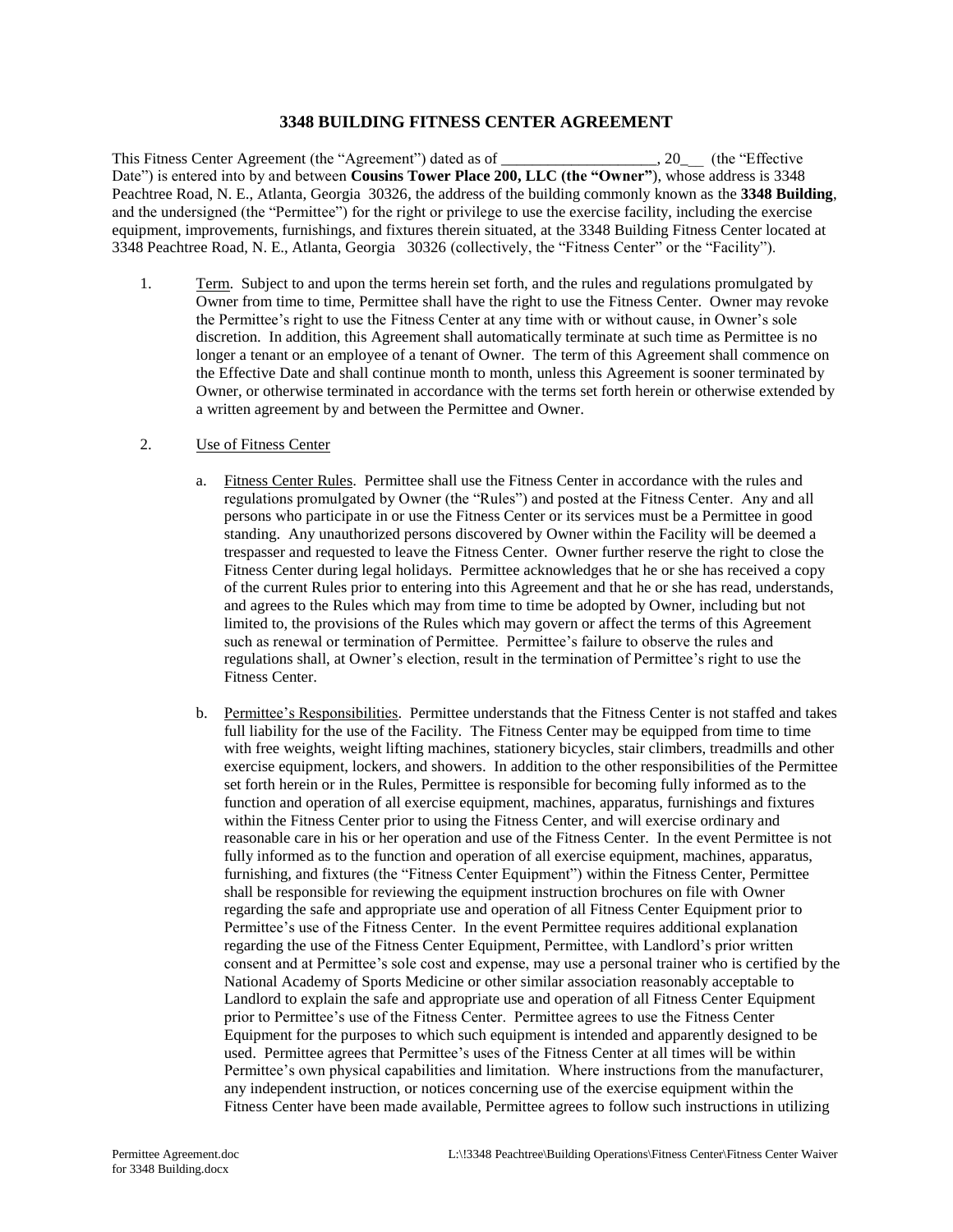the Fitness Center. Permittee agrees and understands that using the Fitness Center involves dangers of personal injuries such as muscle strain, as well as other dangers and injuries that cannot be foreseen, and that injury or death could result from his or her use of the Fitness Center. Use of the Fitness Center means that the Permittee has knowledge of and appreciates the risks involved with such use, including potential injuries, which may arise therefrom. Permittee shall be responsible for undertaking all reasonable steps to guard against injury to his or her self and to other persons or property within the Fitness Center or the premises of the 3348 Building, and to prevent damage to the Fitness Center or any other property within the 3348 Building Fitness Center. Permittee shall promptly notify Manager of any defective exercise equipment, as well as any damage to the equipment. Permittee is responsible for safeguarding all valuables prior to entry, or while within the Fitness Center, and agrees that the lockers provided within the Fitness Center are designed for clothing and gym bags and that valuables are not secure in the Fitness Center. Owner is not responsible for lost or stolen items.

- c. Assumption of Risk. Permittee has personally conducted an inspection of the Fitness Center and hereby acknowledges that no security personnel, exercise consultant or other attendant shall be present in the Fitness Center. Permittee shall be solely responsible for his or her own safety and shall determine his or her own physical capabilities and limitation in using utilizing the Fitness Center. Permittee agrees that upon any use of, or presence within, the Fitness Center, Permittee is making an informed choice to use or be present within the Fitness Center and expressly assumes the risk of such use or presence. Permittee acknowledges that the American College of Sports Medicine advises that each Permittee, especially those 35 years of age and older, should consult his or her physician and follow such physician's recommendation before using the Facility or otherwise beginning any exercise program at the Fitness Center. Furthermore, if Permittee has a history of heart disease, Permittee should consult a physician before using the Fitness Center.
- 3. No Waiver. Permittee does hereby acknowledge that failure of Owner to enforce any Rules, or any conditions of Permittee's use of the Fitness Center or any of the Owner's rights under this Agreement or under law shall not be deemed or construed to be a waiver by Owner of its rights thereafter to insist upon the Permittee's compliance with all Rules adopted by Owner, from time to time, and with all terms and conditions of this Agreement.
- 4. Release. In consideration of the use of the exercise and recreational facilities at the Fitness Center, Permittee does hereby agree to release and hold harmless Cousins Tower Place 200, LLC, Cousins Properties Incorporated, Cousins Properties LP, Cousins Realty Services, LLC, CPI Services LLC and any successor owner or manager of the building wherein the Fitness Center is located and their respective subsidiaries and affiliates, employees, officers, agents, contractors, contract managers, successors and assigns (collectively hereinafter, the "Released Parties") from liability for all injuries sustained by Permittee, any loss or damages of any nature or kind and/or cost of liability resulting from any act or omission, including negligence of the Released Parties, in connection with the use of the Fitness Center by Permittee or others. Permittee agrees to indemnify and hold harmless the Released Parties from any loss, liability, damage or cost that they may incur from Permittee's presence at the Fitness Center or use of the Fitness Center, including but not limited to any liability or loss the Released Parties may be held responsible for because of any torts committed by the Permittee or any guest of Permittee, against the Permittee or against any other persons present at the Fitness Center or present within the premises of the 3348 Building Fitness Center, and Permittee further agrees to reimburse the Released Parties for any damage that he or she may cause, or any guest of the Permittee may cause, to the Fitness Center or the asset or property of the Released Parties. It is intended that this release shall constitute a good sufficient and complete defense against any actions which might be brought by the Permittee or anyone acting on the Permittee's behalf or claiming by or through the Permittee alleging injury, loss or damage arising out of use of or presence within the Fitness Center. The execution and delivery of this release and indemnity is a material inducement for the rights granted to Permittee hereunder, and Permittee acknowledges that Owner are relying on this release and indemnity and that Owner would not grant rights to Permittee as provided herein in the absence of this release and indemnity. Permittee has signed this release and indemnity of his or her own free will and agrees with all terms and conditions.